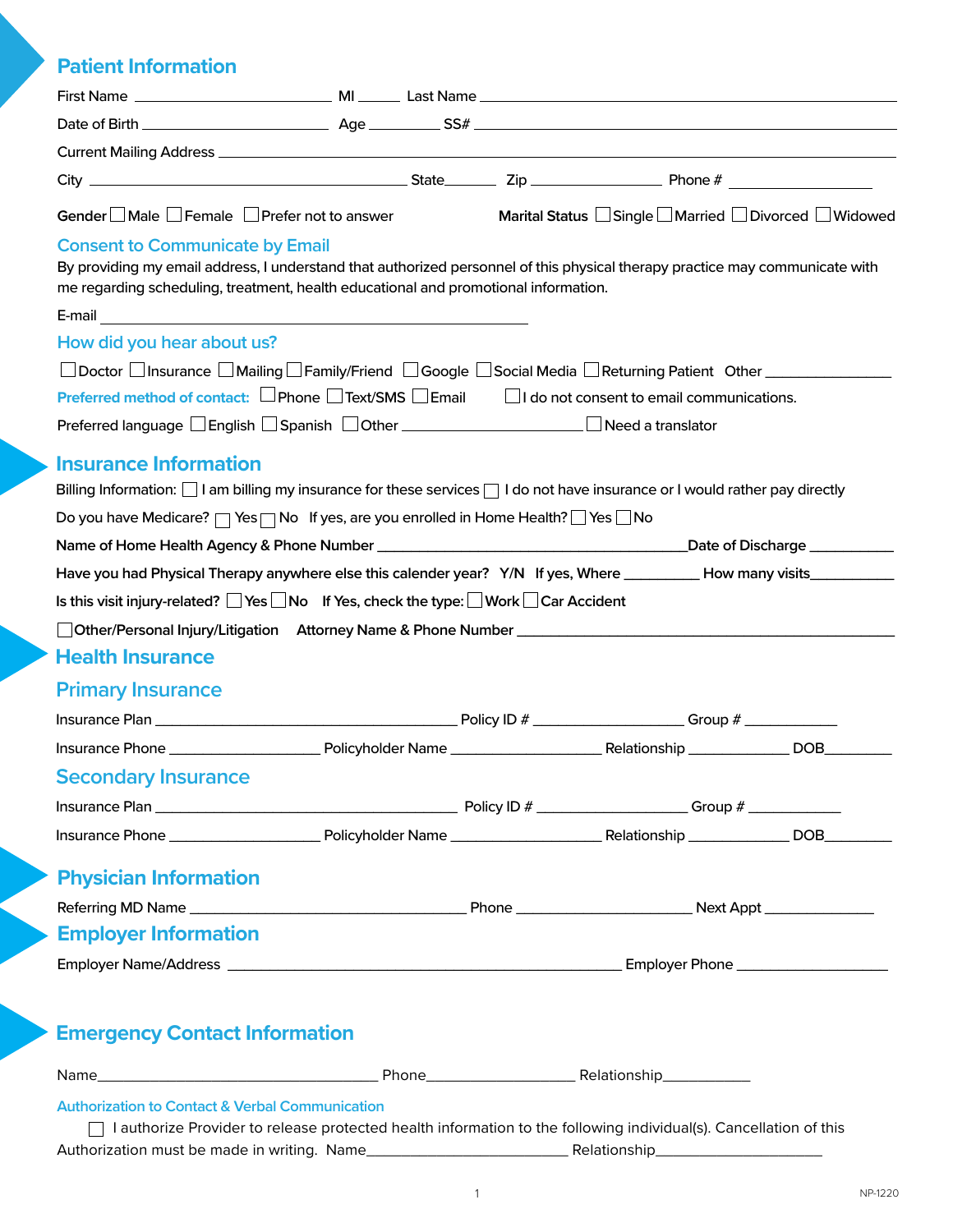## **Patient Health Questionnaire**

| Height: | in Weight: | lbs |
|---------|------------|-----|
|---------|------------|-----|

Height: ft in Weight: lbs Referring Physician \_\_\_\_\_\_\_\_\_\_\_\_\_\_\_\_\_\_\_\_\_\_\_\_\_\_\_\_\_\_\_\_\_\_

## **Symptoms**

What problem(s) are you being treated for today? (Describe type and location of symptoms)

| What date (roughly) did your present symptoms start? |
|------------------------------------------------------|
| How did your problem(s) begin?                       |

Have you had surgery for this injury? Yes No Number of surgeries Type of surgery \_\_\_\_\_\_\_\_\_\_\_\_\_\_\_\_\_\_\_\_\_\_\_

| <b>PAIN ASSESSMENT</b>                                                                |                                                                                                            |  |               |   |   |   |   |   |   |    |
|---------------------------------------------------------------------------------------|------------------------------------------------------------------------------------------------------------|--|---------------|---|---|---|---|---|---|----|
|                                                                                       | Please report a pain assessment on the scale below where 0 is no pain and 10 is the worst pain imaginable. |  |               |   |   |   |   |   |   |    |
|                                                                                       | N/A                                                                                                        |  | $\mathcal{P}$ | 3 | 4 | 5 | 6 | 8 | 9 | 10 |
| Pain at Rest                                                                          |                                                                                                            |  |               |   |   |   |   |   |   |    |
| Pain with Activity                                                                    |                                                                                                            |  |               |   |   |   |   |   |   |    |
| <b>FUNCTIONAL PROBLEMS</b>                                                            |                                                                                                            |  |               |   |   |   |   |   |   |    |
| Please list any and all functional problems you currently have due to your diagnosis. |                                                                                                            |  |               |   |   |   |   |   |   |    |
|                                                                                       |                                                                                                            |  |               |   |   |   |   |   |   |    |

#### **Have you had any of the following medical or rehabilitative for this injury/episode? Check all that apply:**

| Chiropractor                | <b>General Prac</b> |
|-----------------------------|---------------------|
| Massage Therapy             | <b>MRI</b>          |
| <b>Occupational Therapy</b> | <b>Neurologist</b>  |
| <b>Physical Therapy</b>     | Orthopedist         |
| <b>Emergency Room Care</b>  | X-Rays              |
| CT Scan                     |                     |
| Other:                      |                     |

| MRI         |  |
|-------------|--|
| Neurologist |  |
| Orthopedist |  |
| X-Rays      |  |
|             |  |

Chirophonen General Practitioner

#### **Check ALL conditions you have had below if applicable:**

| <b>Shortness of Breath/Chest Pain</b> | Arthritis/Swollen Joints         |  |
|---------------------------------------|----------------------------------|--|
| Coronary Heart Disease or Angina      | Osteoporosis                     |  |
| Pacemaker or defibrillator            | Sleeping Problems/Difficulties   |  |
| High Blood Pressure                   | Emotional/Psychological Problems |  |
| <b>Heart Attack</b>                   | Vision or Hearing Difficulties   |  |
| Stroke/TIA                            | <b>Numbness or Tingling</b>      |  |
| Blood Clot/Emboli                     | Dizziness or Fainting            |  |
| Epilepsy/Seizures                     | <b>Weakness</b>                  |  |
| <b>Thyroid Trouble/Goiter</b>         | Weight Loss/Energy Loss          |  |
| Anemia                                | Do you smoke?                    |  |
| Infectious Disease                    | Are you pregnant? $#$ weeks      |  |
| <b>Diabetes</b>                       | Had a Major Surgery              |  |
| Cancer or Chemotherapy/Radiation      | <b>Allergies</b>                 |  |
|                                       | If yes, please list              |  |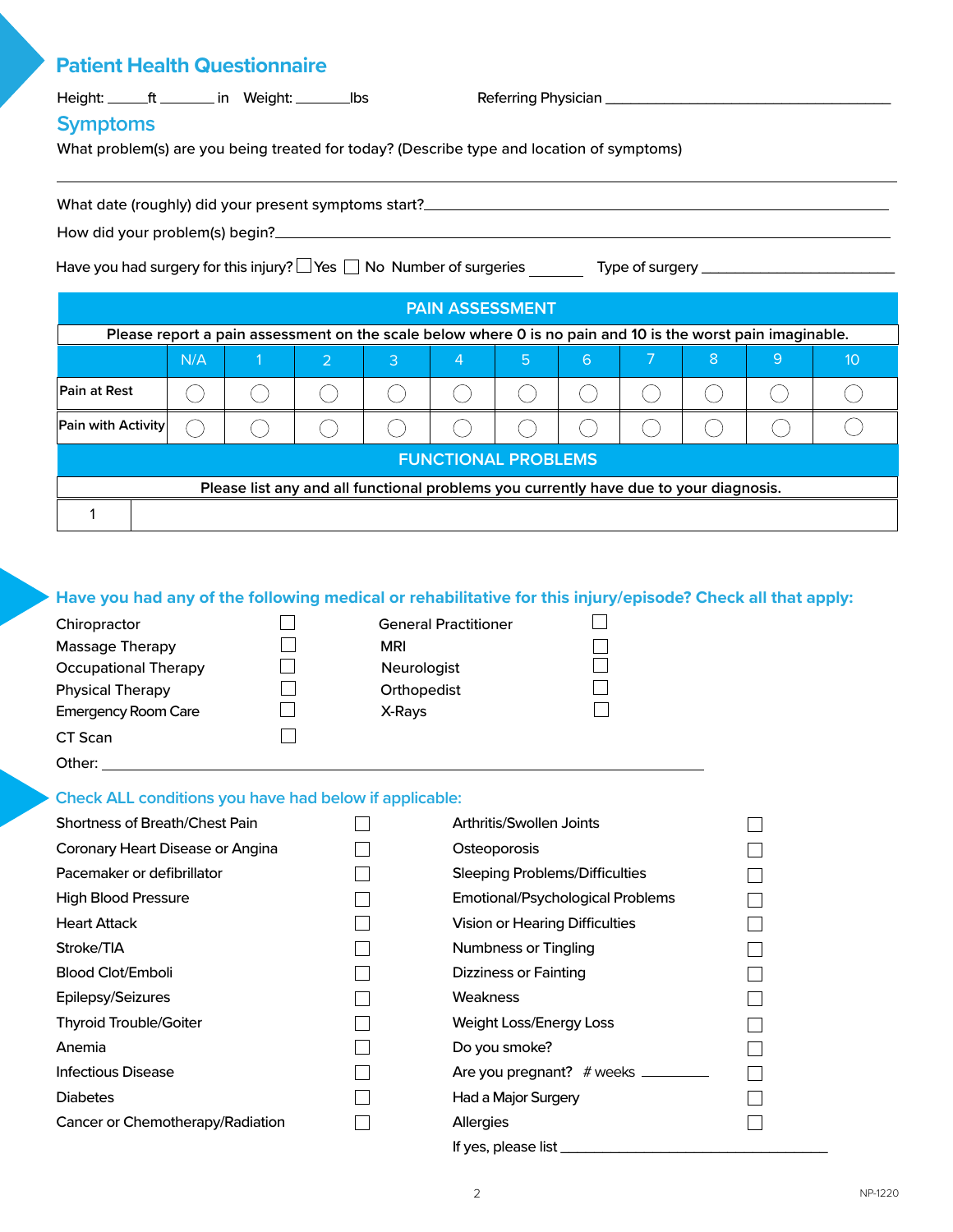# **Patient Health Questionnaire (continued)**

#### **Medications**

Are you currently taking any prescription or non-prescription medications?  $\Box$  Yes  $\Box$  No  $\Box$  List Provided

| Med Name | How Much (Dose) | How Often | How Taken (Circle one)                     |  |  |  |  |  |
|----------|-----------------|-----------|--------------------------------------------|--|--|--|--|--|
|          |                 |           | Ointment Pill Drop Patch Injection Inhaler |  |  |  |  |  |
|          |                 |           | Ointment Pill Drop Patch Injection Inhaler |  |  |  |  |  |
|          |                 |           | Ointment Pill Drop Patch Injection Inhaler |  |  |  |  |  |
|          |                 |           | Ointment Pill Drop Patch Injection Inhaler |  |  |  |  |  |

#### **Fall History**

How many falls? \_\_\_\_\_\_ If any, most recent occurrence: [Last 6 weeks | Last 6 months | Last 12 months | More than a year

# Consent and Statement of Financial Responsibility

**Patient Name: \_\_\_\_\_\_\_\_\_\_\_\_\_\_\_\_\_\_\_\_\_\_\_\_\_\_\_\_\_ Date: \_\_\_\_\_\_\_\_\_\_\_ Med Rec #/Account#** *(Internal use only)* 

I hereby consent to the use and disclosure of my health information for treatment provided to me by of this physical therapy practice, payment for services provided by the provider or other health care providers and the operations of this physical therapy practice and others under certain circumstances. I understand that a more detailed explanation of the ways of this physical therapy practice may use and disclose my health information is contained in the Notice of Privacy Practices of the Provider, a copy of which has been provided to me.

#### **PATIENT CODE OF CONDUCT**

It is our goal to provide the highest quality of care in a safe environment. In our efforts to achieve this goal, we require all patientsand visitors to refrain from any behavior that may pose a threat to the rights or safety of other patients and employees. Our patients agree to refrain from the following actions: (1) Bringing firearms or other weapons into the clinic; (2) Inappropriate behavior involving alcohol/substance use at time of treatment; (3) Attempting to intimidate or harass in any manner therapists, staff, or fellow patients; (4) Inappropriately touching therapists, staff, or fellow patients; (5) Racial or cultural slurs or other derogatory remarks associated with, but not limited to, race, language or sexuality; (6) Making verbal threats to harm another individual or destroy property through any medium of communication; and (7) Physical assault or inflicting bodily harmViolators of the abovementioned actions may be asked to leave the facility and/or be discharged from the clinic. My signature below indicates that I will support the clinic in its efforts to provide me with quality care in a safe environment and that I understand and accept the terms of the Patient Code of Conduct.

#### **CONSENT FOR TREATMENT**

I hereby consent to physical or occupational therapy services deemed medically necessary by my therapist and other health care professional involved in my care. I understand that my physical therapy program may include remote therapeutic monitoring (RTM). RTM services include telephone or video communications from a clinician to review my progress between in-clinic visits. This communication will allow my therapy team to monitor my progress and adjust my home exercise program as necessary to achieve my rehabilitation goals. I will receive complimentary access to the MedBridgeGo© software as well as education to use the app throughout my course of care.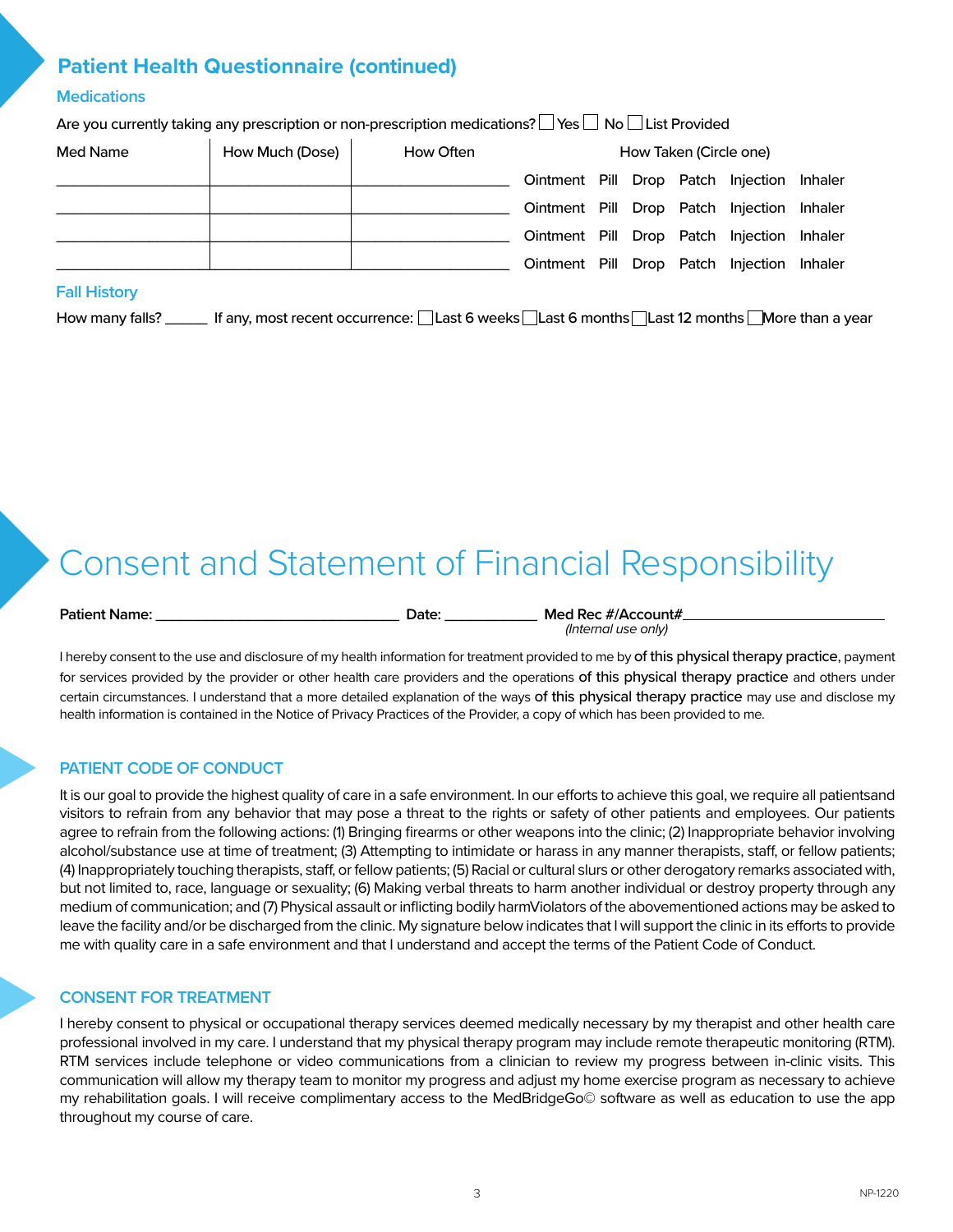#### **CANCELLATION AND NO SHOW POLICY**

Patients are expected to keep all scheduled appointments to maximize the benefits of their treatment plan. If a patient is unable to make a scheduled appointment, the patient is expected to give 24 hours advance notice or may be charged a cancellation fee of \$60. Two (2) consecutive appointment no-shows may result in discontinuation of the current appointment schedule for the therapy involved. A pattern of frequent absences (cancellation and/or no-shows) will be considered problematic and result in discontinuation of services. Planned absences from scheduled therapy will not be considered cancellations or no-shows. If a patient provides notice of a planned absence, their on-going schedule may be placed on "hold" for up to two (2) weeks. A renewed prescription and appointment schedule may need to be arranged depending on the length of time which has passed.

#### **TELEPHONE CONSUMER PROTECTION ACT NOTICE**

In order to service my account or to collect any amounts I may owe, you may contact me by telephone at any telephone number associated with my account, including wireless telephone numbers, which could result in a charge to me. You may also contact me by sending text messages or e-mails, using an e-mail address I provide to use. Methods of contact may include using pre-recorded/ artificial voice messages and/or use of an automatic dialing device, as applicable.

#### **Acknowledgment of Receipt of Notice of Privacy Practices**

#### **I hereby acknowledge that I have received the Notice of Privacy Practices of this Physical Therapy Practice**

**This Provider performs automated call, email, and text appointment reminders. The signature below also provides your consent for such reminders.**

**My signature below indicates that I understand the terms of treatment by this physical therapy practice**

| <b>Date Date</b>                                                                                                                                                                                                                    |
|-------------------------------------------------------------------------------------------------------------------------------------------------------------------------------------------------------------------------------------|
| <b>Date</b> the contract of the contract of the contract of the contract of the contract of the contract of the contract of the contract of the contract of the contract of the contract of the contract of the contract of the con |
| <b>Date</b> the contract of the contract of the contract of the contract of the contract of the contract of the contract of the contract of the contract of the contract of the contract of the contract of the contract of the con |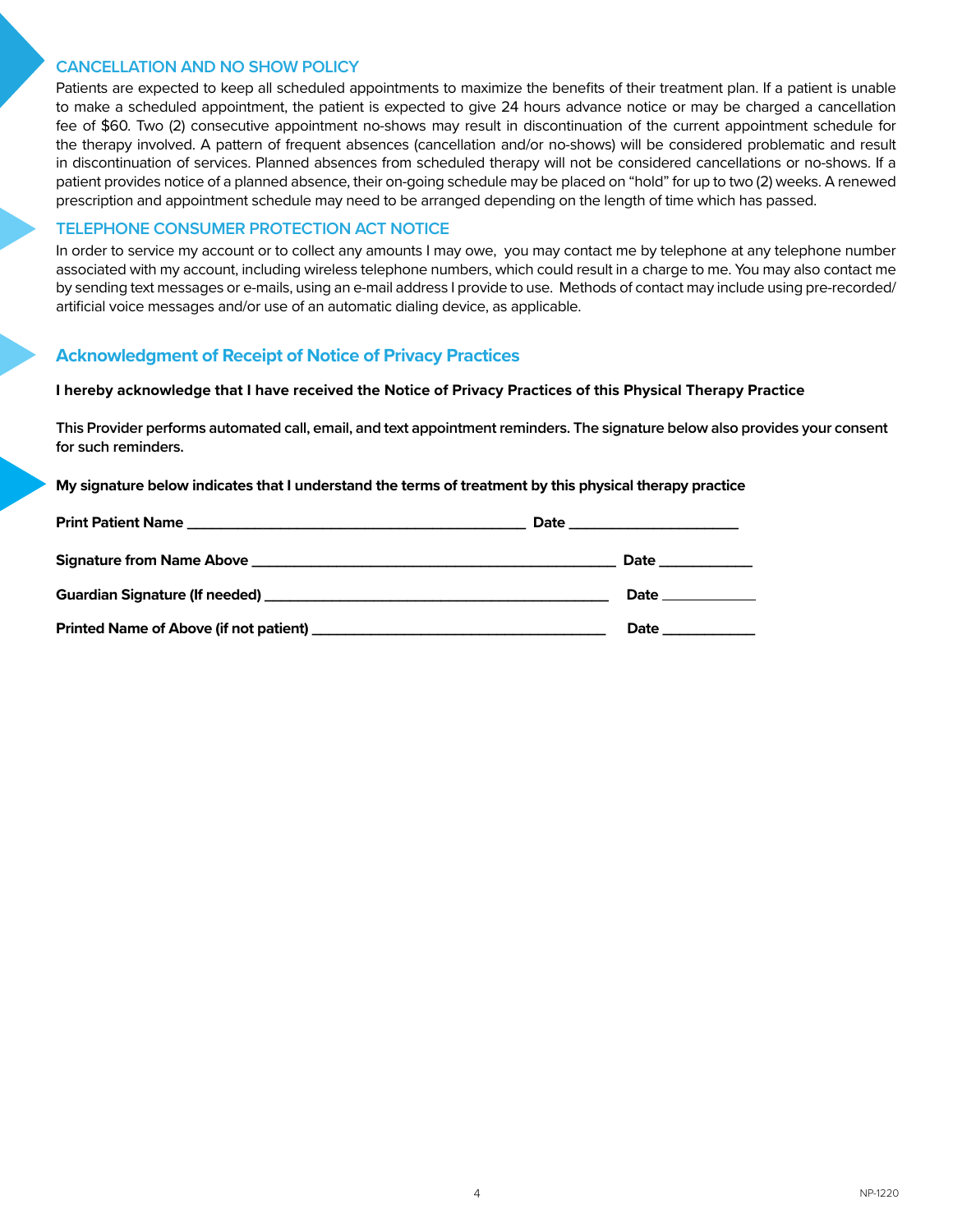# Medicare Secondary Payer only complete if you are enrolled with Medicare

| <b>Patient Name:</b>                                                                                                                                                                                                                                                                                                                                                                                                                                                                                                                                                                                          | Date:                | Med Rec #/Account#<br>(Internal use only)                                                      |                                                                                                                                           |
|---------------------------------------------------------------------------------------------------------------------------------------------------------------------------------------------------------------------------------------------------------------------------------------------------------------------------------------------------------------------------------------------------------------------------------------------------------------------------------------------------------------------------------------------------------------------------------------------------------------|----------------------|------------------------------------------------------------------------------------------------|-------------------------------------------------------------------------------------------------------------------------------------------|
| As a direct result of mandated Medicare Secondary Payer (MSP) regulations, we are required to gather the following information<br>to determine if Medicare is your primary insurance.                                                                                                                                                                                                                                                                                                                                                                                                                         |                      |                                                                                                |                                                                                                                                           |
| Is the illness/injury due to an automobile accident, liability accident or Worker's Compensation?<br>1.<br>Is illness covered by the Black Lung Program or Veterans Administration program?<br>2.<br>If under 65, are you a renal dialysis patient in your first 30 months of Medicare entitlement?<br>3.<br>If under age 65, disabled, and covered under an employer's Group Health Plan, does the employer<br>4.<br>have more than 100 employees?<br>If 65 and over, are you or your spouse employed by a company that has more than 100 employees<br>5.<br>and are you covered by their Group Health Plan? |                      |                                                                                                | $Yes \Box$<br><b>No</b><br>$\,$ Yes $\Box$ No<br>$\mathsf{l}$ Yes $\mathsf{l} \mathsf{l}$ No<br>$\Box$ Yes $\Box$ No<br><b>Yes</b><br>∣No |
| If patient responds "no" to questions 1-5, Medicare is primary. If patient responds "yes" to any questions, Medicare is secondary                                                                                                                                                                                                                                                                                                                                                                                                                                                                             | <b>INTERNAL USE:</b> | and primary insurance information must be obtained. ENSURE INSURANCE INFORMATION IS COMPLETED. |                                                                                                                                           |
| <b>Home Health Section-REQUIRED</b><br>Have you received / are you receiving healthcare services from one of the following:<br>Skilled Nursing Facility □ Yes L<br>$\Box$ No<br>Home Health Agency<br>$\Box$ Yes $\Box$ No                                                                                                                                                                                                                                                                                                                                                                                    |                      |                                                                                                |                                                                                                                                           |

| Date Discharged: _ | Do you have a copy of your discharge letter? $\Box$ Yes $\Box$ No |  |
|--------------------|-------------------------------------------------------------------|--|
|                    |                                                                   |  |

Home Health Agency Name Phone # Phone #

**This statement serves as notification that if you are still receiving Skilled Nursing or Home Health services, you may be financially responsible for the treatment received in our clinic.**

### **Protocol for Resolving Medicare Complaints from Medicare Beneficiaries**

The patient has the right to freely voice grievances and recommend changes in care or services without fear of reprisal or unreasonable interruption of services. All complaints will be handled in a professional manner. All logged complaints will be responded to in writing or by telephone by a front office manager and investigated by the Compliance Officer within five (5) business days after the receipt of the complaint. If there is no satisfactory resolution of the complaint, the next level of management will be notified progressively and up to an owner of the company.